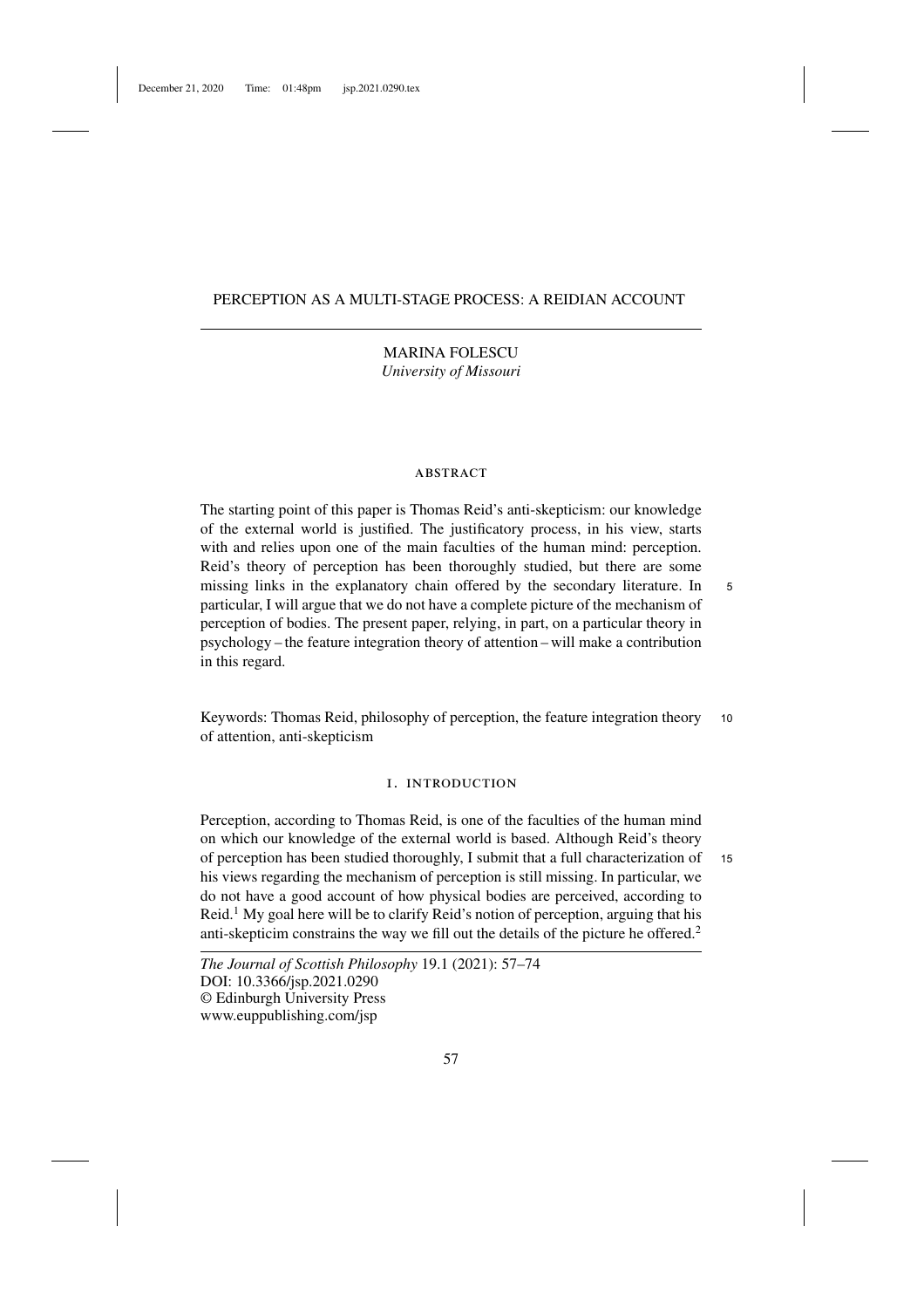Reid believed that perception is of two kinds: original and acquired. I will side with Van Cleve (2015a), contra Copenhaver (2010), and take it as a given that acquired perception, which is 'the fruit of experience' does not ground our knowledge of the external world; this is the prerogative of 'original' perception only. The main thesis of this paper will be that, for Reid, physical bodies are 5 originally perceived, alongside primary and some secondary qualities. This goes against the standard interpretation of Reid, holding that only primary qualities and maybe one secondary quality – color – are objects of original perception.<sup>3</sup> Most authors do not explain how bodies are perceived, according to Reid. Van Cleve (2015b) argues that there is an important similarity in the way Reid 10 treats perception of secondary qualities and that of bodies: both types of objects engender 'relative' notions in their perceivers. This leads Van Cleve to say that original perception is restricted to primary qualities only, because our notions of such qualities are direct, a feature that is taken to be a prerequisite for original perception. This interpretation, I will argue, has unwanted consequences for 15 Reid's adherence to and defense of anti-skepticism. My task will be to describe how bodies can be originally perceived, despite our being able to acquire only relative notions of them.<sup>4</sup> To do so, I will use contemporary research on human vision, specifically, the feature integration theory of attention (FIT, for short).

Before we proceed, a word on methodology. I believe that Reid's theory of <sup>20</sup> perception provides real insights into how one should justify our knowledge of the external world. The fact that his theory does not spell out in needed detail how we have immediate, perceptual access to the external world, with all its qualities, bodies and events, leaves it open to skeptical challenges. This paper will present several characteristics of a contemporary scientific theory which can <sup>25</sup> help us understand how a theory of perception like Reid's should have been developed to more fully account for the mental phenomena under consideration.<sup>5</sup> The main aim here is to offer as complete a picture of perception as possible. To that effect, one must do two things. First, one must empirically investigate the perceptual mechanism and supply a description of its workings. Second, since, <sup>30</sup> as good Reidians, we are also interested in justification, one must assess the reliability of the mechanism under consideration. By identifying some details that are missing from Reid's picture of perception and by using FIT to start addressing these lacunae, the present paper makes progress on the first of these two issues.<sup>6</sup> Spelling out the relation between Reid's theory of perception and his reliabilist <sup>35</sup> response to anti-skepticism is a task better left for a future project.7

# 2. the issue and an outline of a solution

Reid uses perception to build his case against skepticism relying, primarily, on the following two features: (i) perception is epistemically immediate in the sense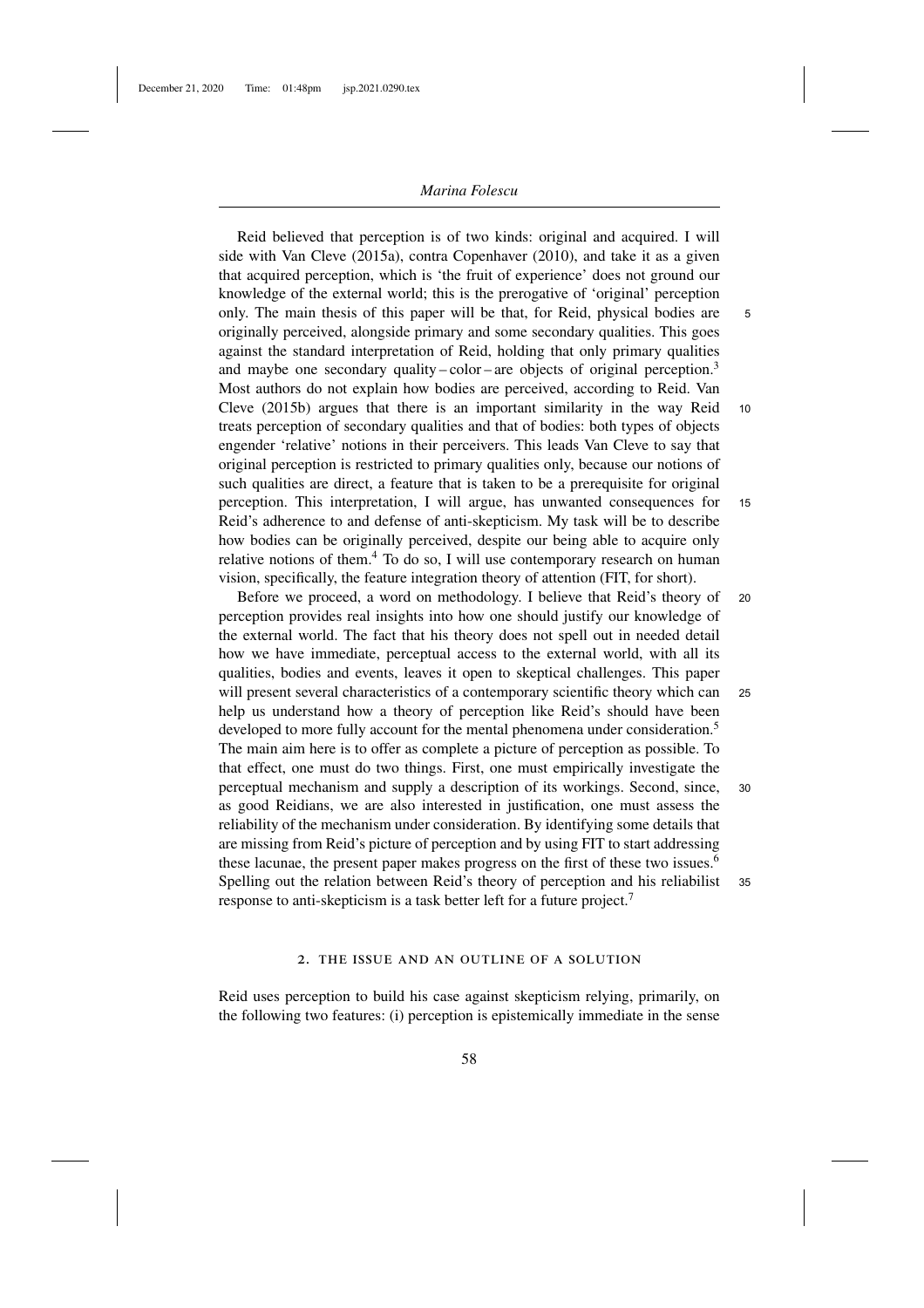December 21, 2020 Time: 01:48pm jsp.2021.0290.tex

that the relevant beliefs involved in perception are evident (or justified) without relying on any other beliefs for their justification.<sup>8</sup> Relatedly, (ii) the knowledge acquired via perception is not the result of learning, experience or reasoning.<sup>9</sup> I take these features to be normative: only if perception simultaneously satisfies these conditions can Reidian anti-skepticism succeed. My main task is to show 5 that Reidian perception of bodies does conform to these two norms despite the fact that this type of perception turns out to be a process with multiple stages.<sup>10</sup>

What are the reasons for believing that there are multiple stages to perceiving bodies, according to Reid? To elaborate on what I said in my introduction, according to the standard interpretation of Reid, we can perceive secondary 10 qualities only in an acquired manner because our notions of secondary qualities are relative. The standard interpretation entails that bodies are objects of acquired perception, since Reid believes that our perceptual notions of bodies, just like our notions of secondary qualities, are relative. And yet, this entailment is not discussed in the literature. Most everyone seems to think that bodies pose 15 no special problem for original perception. Still: why is it that bodies, which engender relative notions in their perceivers, are not perceived in an acquired fashion?<sup>11</sup> This issue is philosophically, as well as historically, significant. If we thought that 'relative' were correlated with acquired perception in this way, we would lose a lot of ground to the skeptic: only our knowledge of the primary 20 qualities of bodies – of which we form direct notions – could be perceptually grounded.12

I will show that we can originally perceive bodies, despite our being able to have only relative notions of them, just like we can originally perceive color, a secondary quality, despite our being able to have only relative notions of colors. <sup>25</sup> To do so, it will be helpful to understand what our notion of body is relative to. The interpretation I will develop argues that our perceptual notion of body is relative to its qualities, via the sensations we have of them. This reading preserves the epistemic and psychological immediacy of perception, thereby avoiding some of the pitfalls of 'the way of ideas'.<sup>13</sup>  $30$ 

A consequence of this interpretation is that original perception is a process with multiple stages. To fully integrate this result in Reid's theory of perception, we must ensure that perception of bodies displays the two aforementioned normative hallmarks. This paper proposes a way to do so: by drawing on contemporary research on vision. 35

Some results developed by FIT (Treisman et al. 1977; Treisman 1988) are especially relevant, as I will show in the last section. According to FIT, at the first stage of processing, the visual system registers free-floating features (for example, color, size and shape) and some grouping of features (for example, texture, edges, orientation and boundary information). At the second stage in the <sup>40</sup> model, the visual system breaks down the original input into its constituents. This is followed by the third stage in which the features from the second stage are

59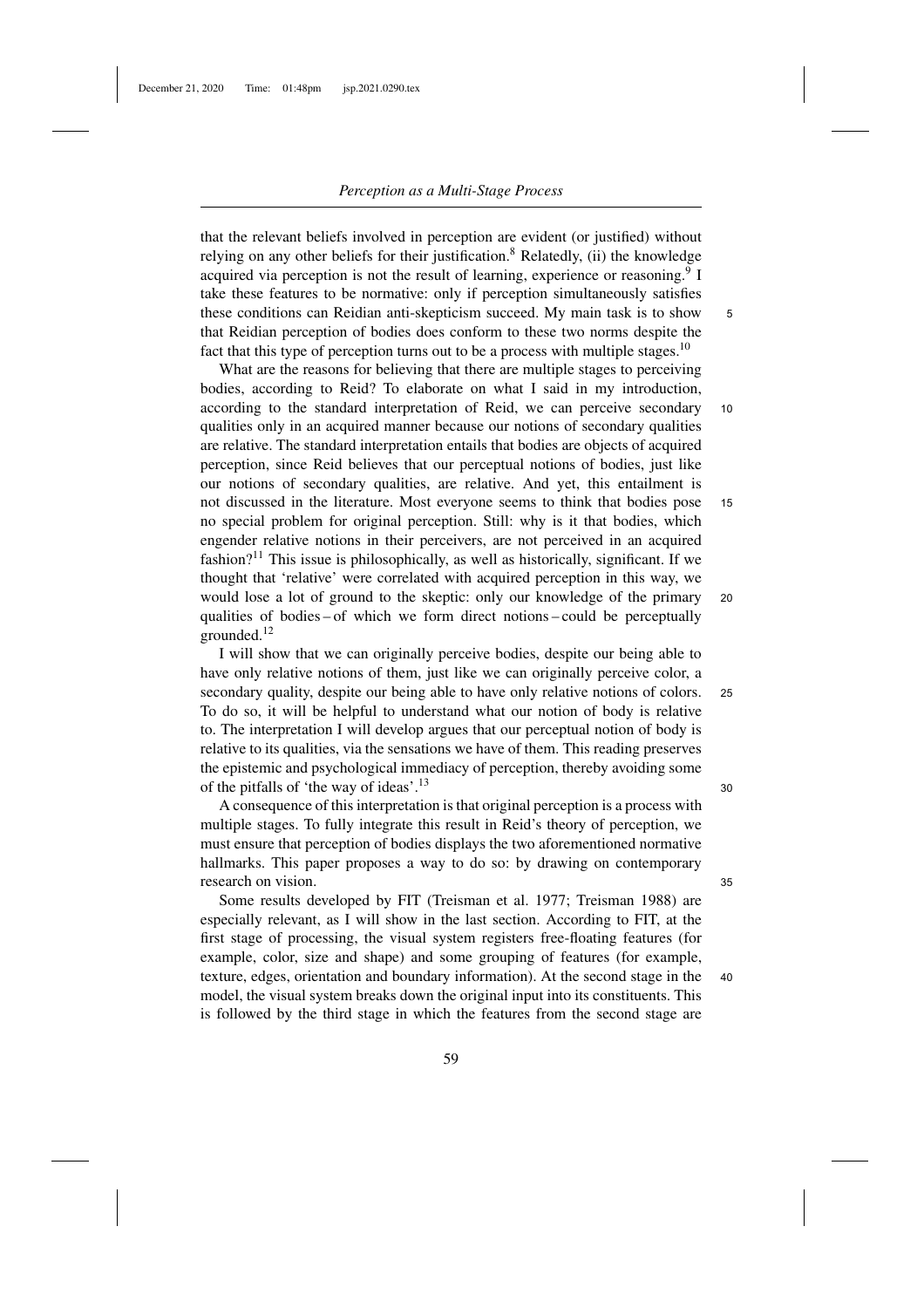recombined and feature conjunctions are established, resulting in a temporary object representation known as an object file. These stages, according to FIT, are functionally independent and sequential; moreover, the processing from each stage to the next involves no reasoning. Obviously, Reid did not have access to this literature. Nonetheless, I will show that this model is much in the spirit of 5 Reid's theory of perception. I will discuss textual evidence that directly supports the breakdown of human visual processing into three stages, which, I will argue, are analogs of the stages posited by FIT.

# 3. the different stages of original perception

What does it mean to say that original perception, for Reid, is a multi-stage 10 process? Textual evidence indicates that, to have an occurrent perception, a perceiver undergoes the following experiences, sequentially. First, a subject's visual system registers some free-floating qualities and certain conjunctions of such qualities; second, his visual system takes this information apart into its components; and, last, his perceptual system perceives the body to which all of <sup>15</sup> these qualities belong.<sup>14</sup>

The starting point for the current interpretation is Reid's argument that:

[i]t seems to be a judgment of nature, that the things immediately perceived are qualities, which must belong to a subject; and all the information that our senses give us about this subject, is, that it is that to which such <sup>20</sup> qualities belong. From this it is evident, that our notion of body or matter, as distinguished from its qualities is a relative notion. (*EIP* II.19, 218–219)

Reid holds that by our senses we gain certain information about material substances: they are the things to which the qualities we perceive belong. Additionally, we are told that the notion we have of bodies – derived from <sup>25</sup> perception – is relative to the qualities they are supposed to have. Reid uses 'relative' here as an antonym to 'direct': he believes that perception allows us to form direct notions only of primary qualities. All other notions formed in perception are relative (*EIP* II.17, 201). Based on this usage, we may conclude that we perceive bodies indirectly. This would, in turn, mean that we do not <sup>30</sup> perceive bodies at all, according to Reid, since, as Van Cleve (2015b: 96) points out, '"indirect" perception [in Reid's view] is an oxymoron.'15 I reject the conclusion that, according to Reid, we cannot perceive bodies. To develop my interpretation, I will start by positing a seemingly paradoxical premise: we can directly perceive things of which we have only a relative conception. Let us see <sup>35</sup> where this assumption leads us.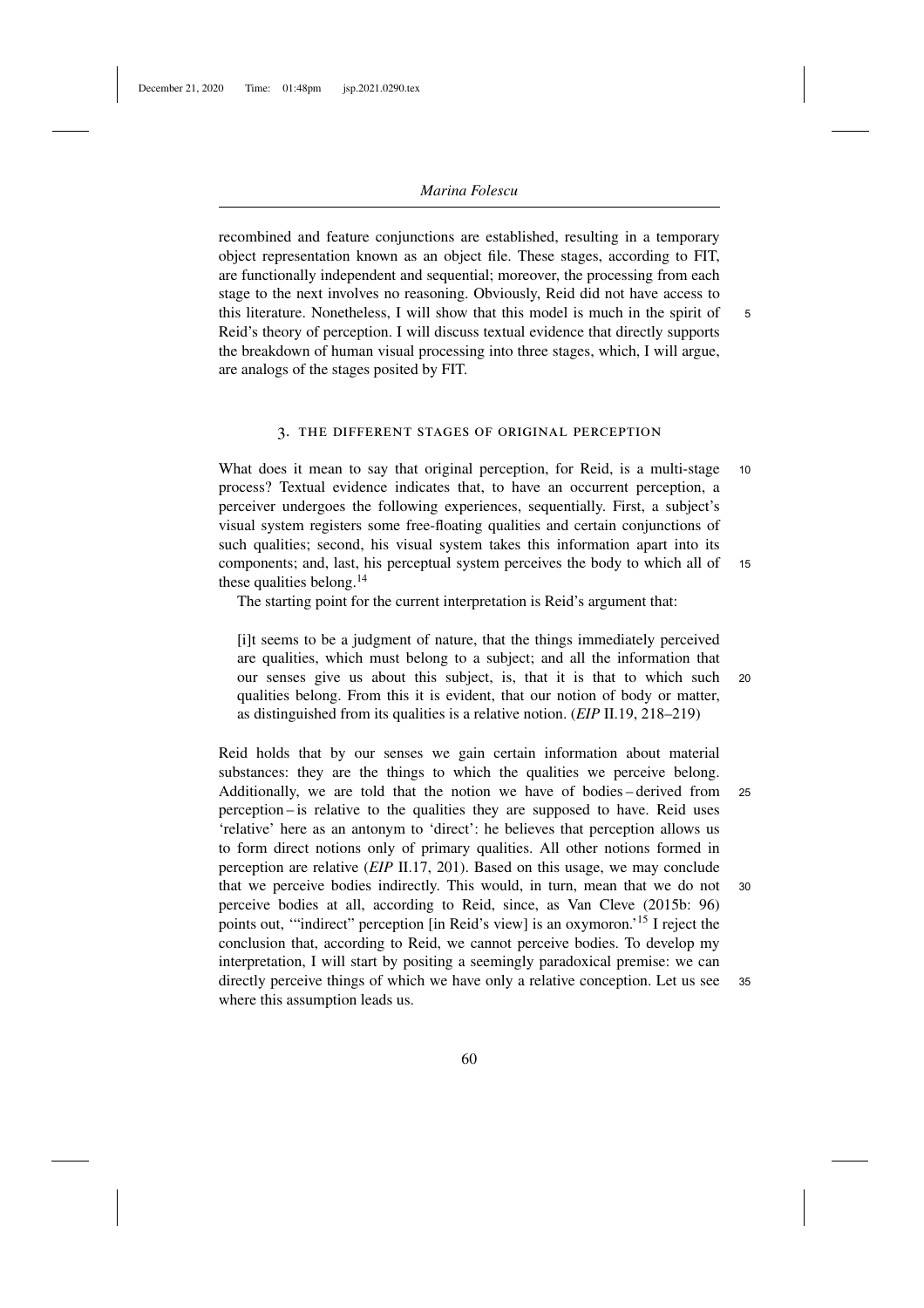So, how are we to think about this notion of relativity, employed by Reid to describe the process of body perception: what exactly are our perceptual notions of body relative to? As the previous passage indicates, they are relative to their qualities. How, exactly? My suggestion is that sensations play an essential role here: our perceptual notions of bodies are relative to their qualities, via the 5 sensations we have of them. Our sensations of the qualities of a body do double duty: they suggest conceptions and beliefs of the qualities of a particular body and enable our perceptual access to the body itself.

One may worry that the danger of 'the way of ideas' looms large: am I actually saying that sensations – mental entities – are intermediaries of our perception of 10 bodies? Yes, but I do not find this problematic, for a couple of reasons. First, sensations are mental acts without (meaningful) representational content. Reid believes that "[s]ensation is a name given by Philosophers to an act of the mind, which may be distinguished from all others by this, that it hath no object distinct from the act itself" (*EIP* I.1, 36). We may think this means either that sensations 15 have themselves as objects (Buras 2005) or that sensations have no objects at all (Ganson 2008). Or, as Keating (2019) argues, we may think that we need a paradigm shift to interpret passages like this, given that attributing any type of intentionality to sensations causes more problems than it solves. Regardless of our preferred reading of this passage, the relevant point here is that sensations do <sup>20</sup> not have as objects anything external to the mind. Sensations are not meaningful representatives of external objects. Moreover, sensations are mental acts that are always involved in perception.<sup>16</sup> If sensations do not interfere with the immediacy of perception in the case of qualities, then they do not interfere with it in the case of bodies either. <sup>25</sup>

Second, Reid is not opposed to specific types of mediation, in particular those involving signs and the things signified:

There is a sense in which a thing may be said to be perceived by a medium. Thus any kind of sign may be said to be the medium by which I perceive or understand the thing signified. The sign ... introduces the thought of the thing 30 signified. But here the thing signified, when it is introduced to the thought, is an object of thought *no less immediate* than the sign was before. (emphasis added; *EIP* II. 9, p. 134)

So, it should not matter that sensations are signs that signify perceptions (*EIP* II.16, 199), thereby mediating our access to the world, as Copenhaver (2004: 71) <sup>35</sup> explains.

There are two main reasons that recommend this reading. First, given that our sensations are not states with intentional content, according to Reid, we have a way of understanding why one can be said to veridically perceive a body, even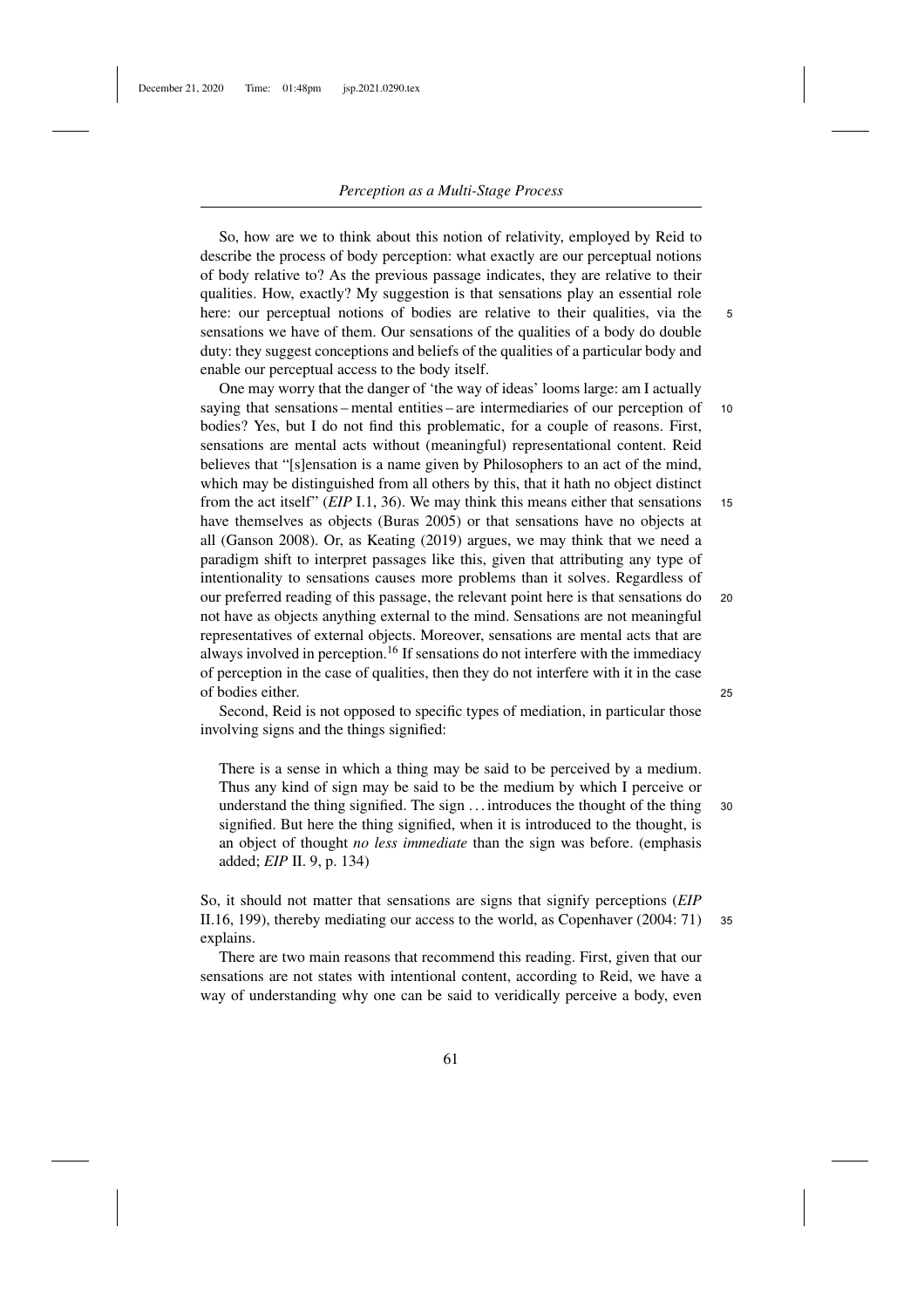when one perceives one (or more) of its qualities non-veridically. This is due to there being no possibility for having sensorial hallucinations or illusions:<sup>17</sup>

It is impossible that there can be any fallacy in sensation: For we are conscious of all our sensations, and they can neither be any other in their nature, nor greater or less in their degree than we feel them. It is impossible that a man 5 should be in pain, when he does not feel pain; and when he feels pain, it is impossible that his pain should not be real, and in its degree what it is felt to be; and the same thing may be said of every sensation whatsoever. (*EIP* II.22, 243)

Even when we hallucinate, the sensations accompanying the hallucination are 10 real. When someone has a certain color sensation, even though that color does not exist, his perceptual system is triggered to produce a perceptual representation of a supposed external object. The perceiver, thus, perceives a body, while misperceiving its color, just in virtue of having a sensation of one of its qualities. Even though the perceptual system mistakenly interprets a blue-sensation as <sup>15</sup> an orange one, it also correctly interprets that same sensation as suggesting an external quality, which must belong to a body. The perceiver will be said to have a perception of a colored body even though only an illusion of an orange-colored  $body.<sup>18</sup>$ 

Second, this option accommodates the idea that perceivers have singular 20 thoughts of bodies, even when they are mistaken in perceptually attributing a certain quality to a body.<sup>19</sup> Here is how body-perception happens, according to Reid, and the role of sensations in it: once a perceiver has a sensation of a quality, that sensation suggests the quality, which is then conceived of and believed to exist (*EIP* II.5, 96). The perceiver is now in a position to perceive the body to which the <sup>25</sup> quality belongs: the object now becomes the focus; the properties are effaced and the perceiver turns his attention to the object. The properties, once perceived, are not attended to any longer, when our attention turns to the body itself. According to Reid, attention is necessary for the perception of objects; without attention, some objects do not count as seen (or heard or touched), although they are in the <sup>30</sup> perceiver's field of vision:

When we look at an object, the circumjacent objects may be seen at the same time, although more obscurely and indistinctly: for the eye hath a considerable field of vision, which it takes in at once. But we attend only to the object we look at. The other objects which fall within the field of vision, are not attended <sup>35</sup> to; and therefore are *as if they were not seen*.

There are many phaenomena of a similar nature, which shew, that the mind may not attend to, and thereby, in some sort, not perceive objects that strike the senses. . . . I have been assured, by persons of the best skill in music, that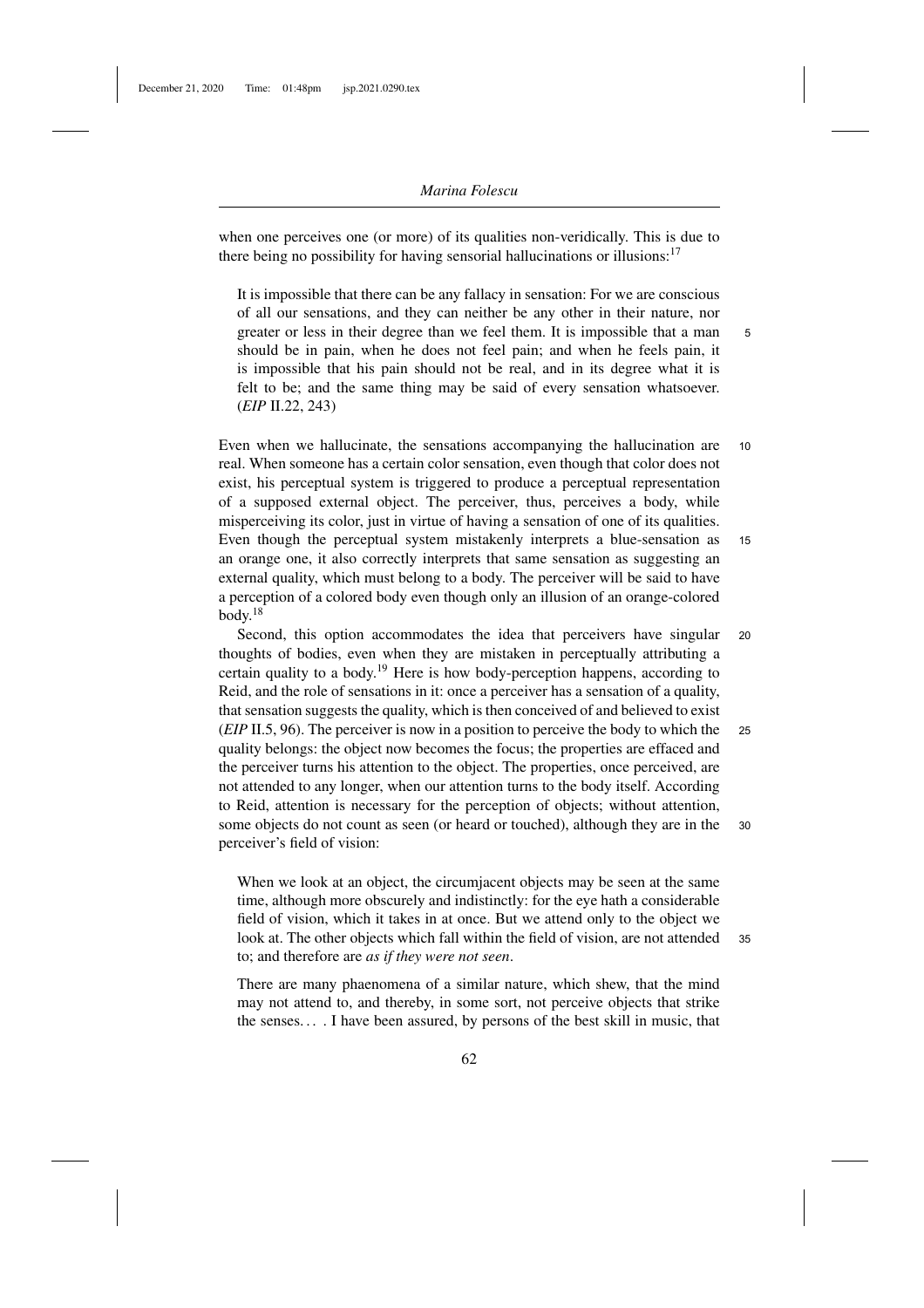in hearing a tune upon the harpsichord, when they give attention to the treble, they do not hear the bass; and when they attend to the bass, they do not perceive the air of the treble. (emphasis added; *IHM* 6.13, 134–135)

This way of describing the process of body-perception above involves two main stages: first, the qualities of a body are perceived, and second, 'attention' comes 5 into play and allows the perceiver to have an 'experience of the unity of the object' (*IHM* 6.13, 134). Reid did not offer a detailed explanation here or elsewhere of the interplay between perception and attention in the perceptual experience of bodies. A theory like Reid's would benefit from working out these details; I do this in the next section by using some contemporary psychological research. The model I 10 discuss is built on the premise that some aspects of human visual perception are, importantly, object-driven; this is a premise that Reid endorsed.

A word of caution: I will not argue that sensations are features represented in early vision, as understood in the FIT framework. According to FIT, these features are registered unconsciously, whereas Reid believed that 'we are conscious of <sup>15</sup> all our sensations' (*EIP* II.22, 243). However, Reid did distinguish between conscious and attentive processes and states: '[w]e are conscious of many things to which we give little or no attention' (*EIP* I.2, 42), which leads Van Cleve (2015b: 24) to emphasize that we can be conscious of something despite our not attending to it. I argue that there is a lot of affinity between Reid's theory and <sup>20</sup> FIT on this score: the early stages of vision are thought to be pre-attentive by both theories. Moreover, attention seems to be needed for body perception. In the next section, I discuss FIT to try to elucidate Reid's metaphor of 'suggestion', used by him to describe how our minds move from sensing (and, thus, registering information about) the world to actually representing it in perception <sup>25</sup> (*IHM* 6.21, 177).

#### 4. lessons from the psychological literature on binding

In the following sections, we will look at a model that describes in detail the several stages of visual perception.<sup>20</sup> I will argue that the psychological findings discussed here provide a natural way to understand how a philosophical <sup>30</sup> theory like Reid's could have been scientifically supported. Given that Reidian perception is a process with multiple stages, it is natural to inquire what are these stages and how they are connected. I believe that FIT can help us understand how bodies are originally perceived.

## **4.1. The Feature-Integration Theory of Attention** <sup>35</sup>

The 'feature-integration theory of attention' (FIT) describes how visual perception of objects works. There are two main points of connection with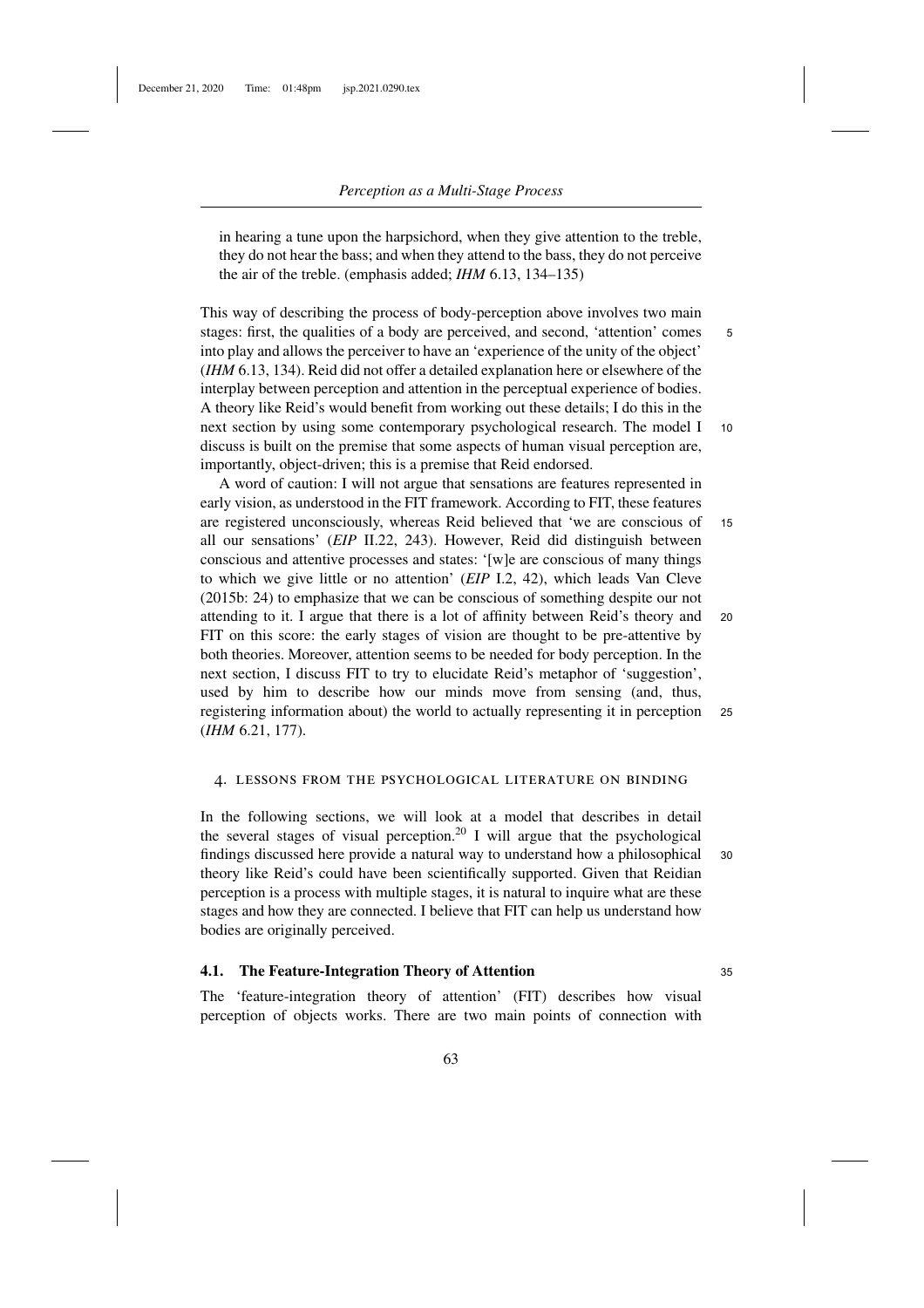Reid: first, FIT offers experimental evidence to show that there is an important difference between the process of detecting qualities and the process of binding these qualities to an object-representation, known as an 'object-file'.<sup>21</sup> As Folescu (2015: 27–28) points out, such a distinction does some work in Reid's theory (*EIP* II.19, 219). Second, FIT recognizes the role of attention in holding the <sup>5</sup> representations of features together.

To begin, several experiments conducted on typical participants showed that they register features and some initial conjunction representations in early vision. Before participants represent objects from their environment, they go through an intermediary stage, at which the input from the first stage is decomposed 10 in its constitutive parts: a small set of individual features of objects now become available to perceivers. All the features identified by Treisman (1998) as belonging to the first stage are features that Reid also believed to be originally perceived in vision: all the primary qualities of objects and color, a secondary quality. The contract of the contract of the contract of the contract of the contract of the contract of the contract of the contract of the contract of the contract of the contract of the contract of the contract of the c

According to FIT, objects in the participants' environment, together with their settings, are identified at the third stage of visual perception. Once basic features are registered via the first and second stages of perception, they are then 'bound' or attributed to an object. The third stage is a stage of recombination: the perceptual mechanism establishes feature conjunctions via the process of feature <sup>20</sup> integration. These newly formed conjunctions are represented within an object file. These conjunctions support and maybe enable conscious perception (Quinlan 2003: 650). Moreover, attending to one or a couple of features may enable our perceptual mechanism to select the whole object, as Schoenfeld et al. (2014: 619) explain. 25

I would like to draw the following observations. First, these stages are ordered and interdependent: the first stage can operate correctly, independently of the other two; the second, however, cannot operate in the absence of the first one, and the third cannot operate in the absence of the first and the second. This is supported by evidence from patients with certain types of brain injuries. <sup>30</sup> In particular, the case of patient R. M. is illustrative here: while he could easily identify multiple unbound features, he could not do the same either with conjunctions of two or more features or with objects. He could only see one object at a time.<sup>22</sup> This observation is well-aligned with Reid's belief that there exists a metaphysical asymmetry between objects and their qualities: objects 'have' <sup>35</sup> qualities, but qualities do not 'have' objects; qualities 'belong' to such things. Moreover, one of the main functions of perception seems to be that of selecting objects.<sup>23</sup>

Second, even though visual perception is a process with multiple stages, the mental processing involved in moving from one stage to the next does not <sup>40</sup> involve reasoning (Treisman 1998: 399). This aspect of FIT is very important to a Reidian.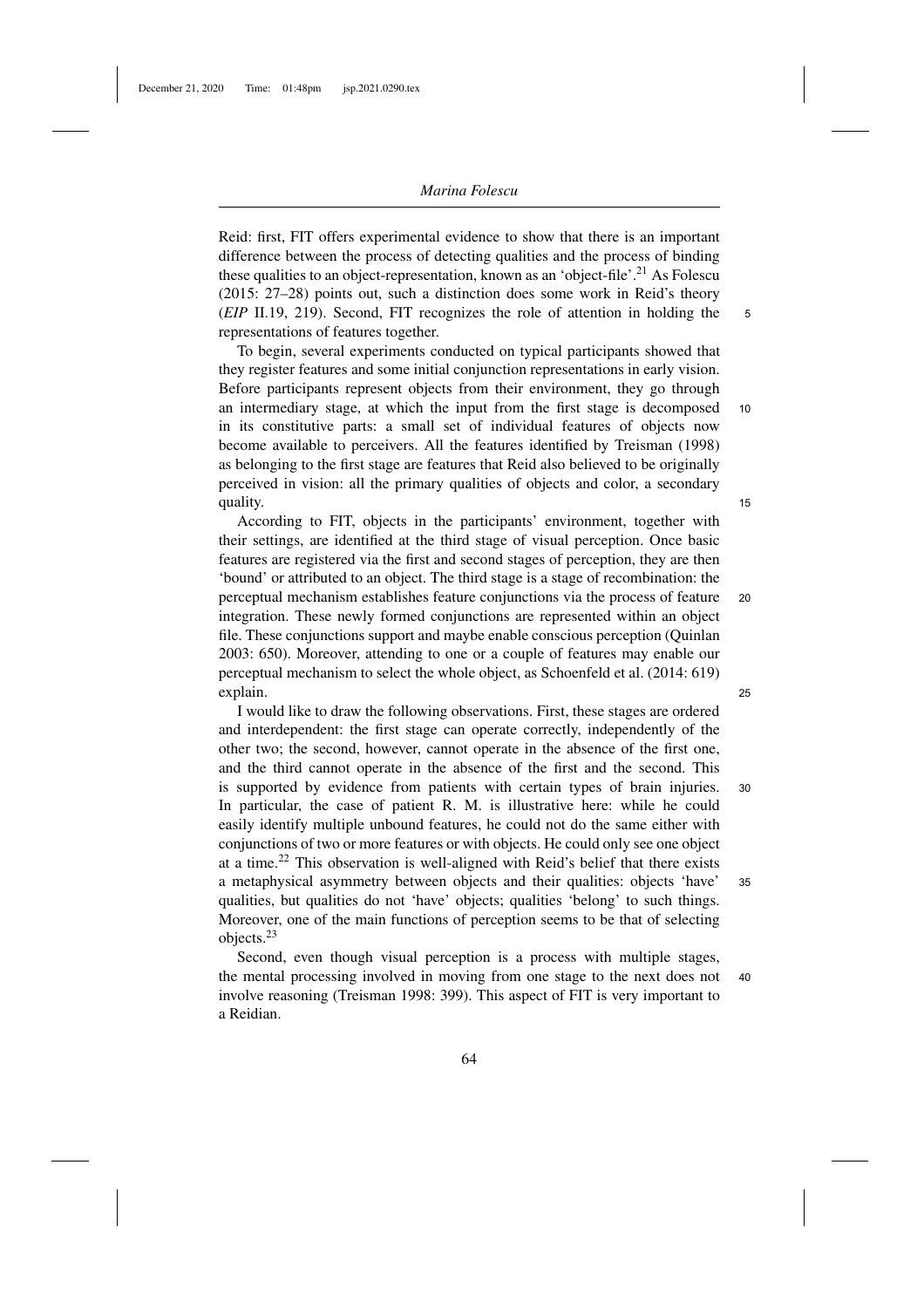# **4.2. Evidence for FIT: The Binding Problem**

Integrating features perceived at pre-attentive stages into wholes, at later stages, is not unique to perception. The human mind comes equipped with great associative powers. Nonetheless, psychologists have been trying to understand why perception and associated automatic processes help us 'respond to relations 5 to relevant subsets of the world, but not to relations between arbitrarily selected parts or properties' (Treisman 1999: 105). It is difficult for the perceptual system to correctly determine which features belong to which objects in a visual scene that usually contains more than one object. This is commonly referred to as 'the binding problem'. Understanding what types of binding errors can arise helps 10 explain why certain features are combined by the human mind into meaningful wholes, while others are not.<sup>24</sup>

Our visual perceptual system must always solve, and is usually successful at solving, the binding problem. This is taken as evidence that features are bound to objects at later stages of visual processing. It is alleged that simultaneously 15 processing features and the objects they belong to would allow for smooth integration of features into meaningful wholes. Certain errors are quite common, which entails that our visual system processes features before processing the objects they belong to. In particular, illusory conjunctions, extensively studied by the proponents of FIT, are relevant here. 20

Patients with certain brain injuries are very susceptible to illusory conjunctions. In experimental lab settings, participant R. M., who had suffered damage to both sides of his occipito-parietal cortex, was unable to correctly 'bind simultaneously presented features' to more than one object at a time (Treisman 1999a: 100). R. M. would incorrectly attribute the color of one of <sup>25</sup> the objects to one of the other objects presented in the display, thus obtaining a conjunction of features and objects that did not exist in the real world (Treisman 1999a: 94).

Importantly, it is not only people who have suffered traumatic brain injuries that are prone to such binding errors. Treisman and Schmidt (1982) proposed <sup>30</sup> certain experiments to show that typical participants are susceptible to illusory conjunctions of features too. In one such experiment, participants were presented with a display showing a line of colored shapes or letters, flanked by two black digits. They were asked to report what the two digits were, so that they would not pay close attention to the colored shapes. Participants reported correctly <sup>35</sup> what the digits were, but the reports of the stimuli between the two digits were inaccurate and showed that the participants were susceptible to a large number of illusory conjunctions. It was irrelevant whether the stimuli between the two digits were letters or shapes; the participants reported illusory conjunctions regarding all the features tested – that is, color, shape, size and solidity. The conclusions <sup>40</sup> drawn from such experiments were not based solely on the verbal reports of the participants but also on simultaneous and successive matching tasks, thus,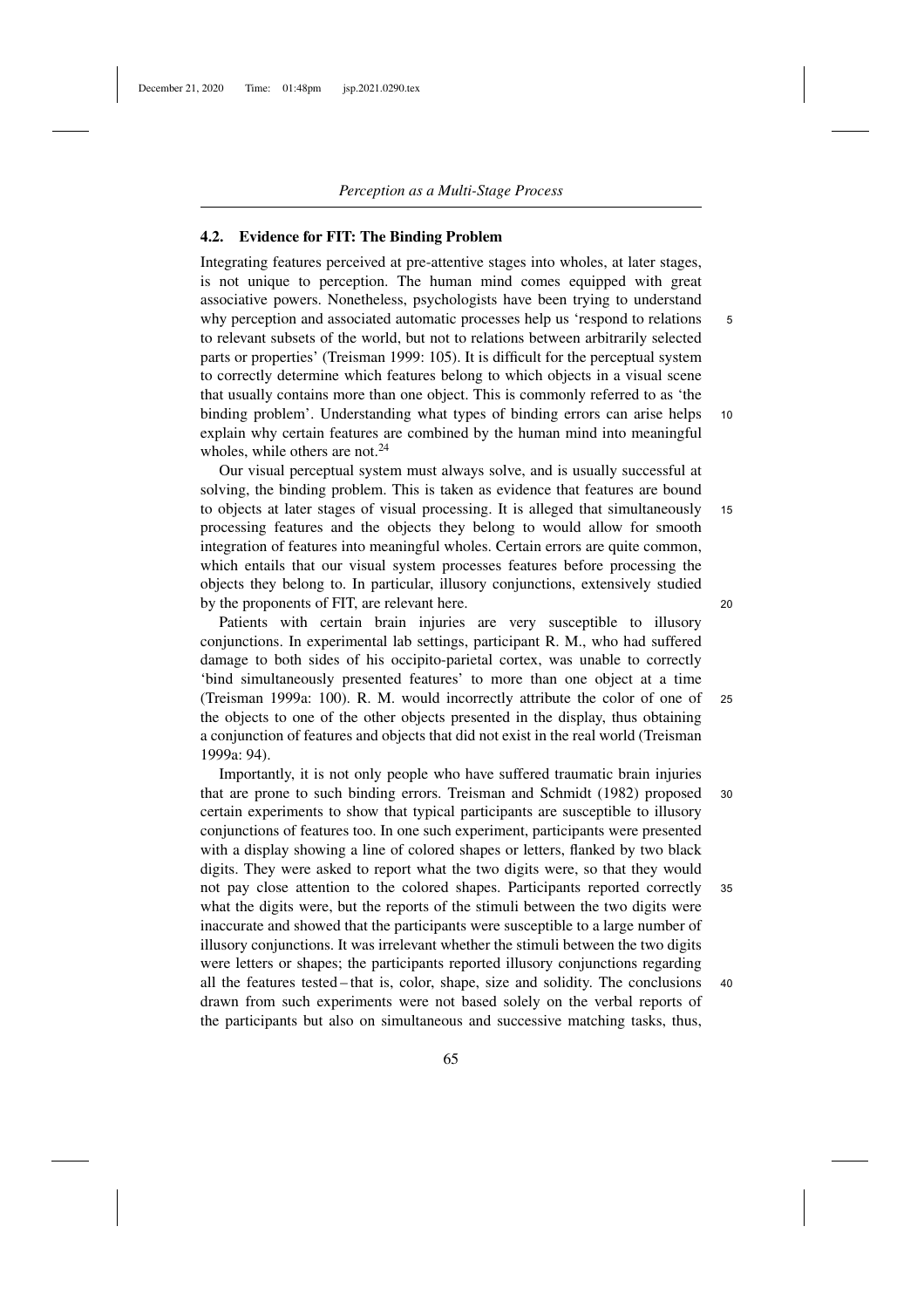indicating that these errors are neither failures of memory nor of verbal labeling (Treisman and Schmidt 1982: 138).

The existence of illusory conjunctions of features, especially in typical perceivers, indicates that features are separately coded by the perceptual mechanism, since otherwise there would be no reason to explain why it is possible  $\overline{5}$ to recombine them incorrectly. This tendency to form illusory conjunctions by recombining features which characterize separate objects supports the idea that our visual perception starts by perceiving features and then moves to perceiving conjunctions of features and, at a later stage, objects (Treisman 1999a: 96–97)).25

There is no discussion of a 'binding problem', as such, in Reid. This is not 10 surprising since psychologists introduced this term of art in the twentieth century. The phenomenon of illusory conjunctions, however, was known to Reid:

As in certain circumstances we invariably see one object appear double, so in others we as invariably see two objects unite into one; and, in appea rance, lose their duplicity. This is evident in the appearance of the binocular telescope. 15 And the same thing happens when any two similar tubes are applied to the two eyes in parallel direction; for in this case we see only one tube. . . . If two pieces of coin, or other bodies, of different colour, and of different figure, be properly placed in the two axes of the eyes, and at the extremities of the tubes, we shall see both the bodies in one and the same place, each as it were spread over the <sup>20</sup> other, without hiding it; and the colour will be that which is compounded of the two colours. (*IHM* 6.13, 136)

In the first example, we are presented with a type of illusory conjunction that is different from the ones talked about in the psychological literature nowadays. Two different objects are processed as one: thus, all features of the two objects <sup>25</sup> are bound by the visual system to a single object; all these features are placed into a single object file, instead of two. The next example is more akin to the ones Treisman and her colleagues talk about. In this instance, we have a case in which locations and colors are not correctly attributed to their respective objects. The visual system creates an illusory conjunction: a single location and a single color <sup>30</sup> are combined and bound to a single object.

In other places, Reid argues that the same color can be localized at different positions on the visual field:

The object makes an appearance to each eye, as the sound makes an impression upon each ear; so far the two senses [vision and hearing] agree. But the <sup>35</sup> visible appearance may be distinguished by place, when perfectly like in other respects; the sounds cannot be thus distinguished; and herein the two senses differ.... [W]hen [the two appearances] have not the same visible place, they are perfectly distinguishable, and we see the object double. (*IHM* 6.17, 153–154) <sup>40</sup>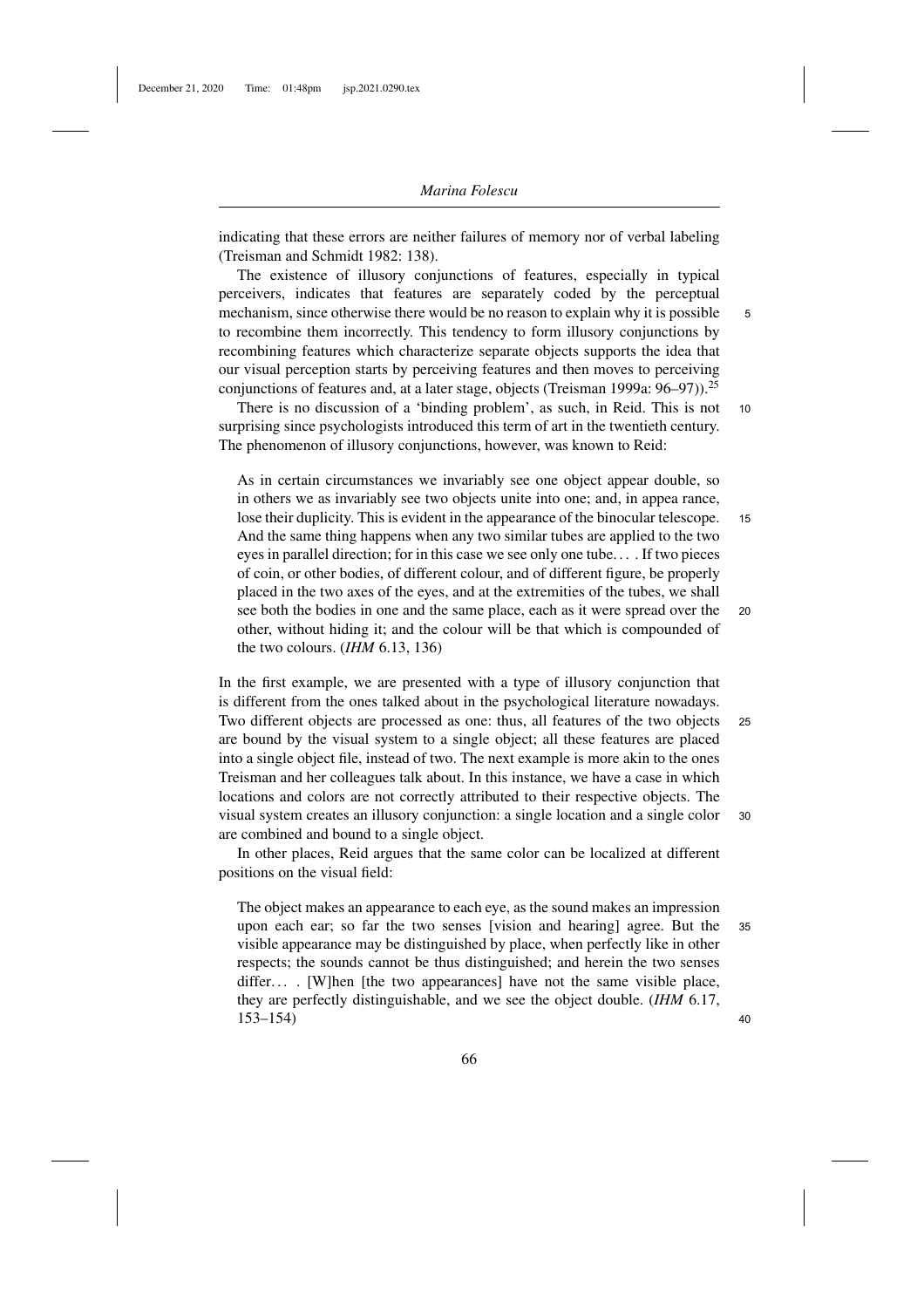Falkenstein (2000: 318) believes that this indicates that 'the same colour is associated with different positions'. This helps Reid account for the case of double vision – a paradigm case of illusory conjunctions. I would add to this that Reid's discussion of these data is anticipating the contemporary discussion of the errors patient R. M. was noticed to make consistently. 5

This evidence indicates that it is legitimate to attribute to Reid a theory that is closely resembling FIT. The result is that human perception is a multi-stage process. The processing between these stages is automatic and non-inferential. Reid's anti-skepticism is not, therefore, under attack.

# **4.3 The Object-driven Character of Human Visual Perception** <sup>10</sup>

Visual perception, on the model proposed by FIT, is, importantly, object-driven: the pre-attentive stages supply the necessary materials to ensure that objects are perceived. It is the third, attentive stage of perception that is responsible for our actually perceiving extant objects, when the features coded at the pre-attentive stages are correctly bound to a representation of an object. On the current model, <sup>15</sup> one can perceive an object even in the absence of veridical perception of its qualities. The existence of illusory conjunctions indicates that visual perception starts with qualities of objects but ends with objects, thus emphasizing the singular character of our perceptual thoughts.

Psychologists argue that motion tracking experiments provide evidence that <sup>20</sup> perception is object-driven.<sup>26</sup> Kahneman et al. (1992) observed that, as long as our attention is guided by those features that control the unity and continuity of an object over a certain interval of time, that object will be perceived as the same object even though some of its qualities are seen to change over that interval of time. For instance, an object can be seen to change its shape and color and <sup>25</sup> still be perceived as the same object, as long as its continuity is not broken down (Kahneman et al. 1992: 217). Concretely, people watching a Superman movie will say things like: 'It's a bird; it's a plane; it's Superman!' without registering any change of referent for the pronoun 'it'. They see and talk about a single object, initially thought to be a bird, then a plane, then Superman. 30

In *IHM*, Reid presents a similar case:

Walking by the sea-side in a thick fog, I see an object which seems to me to be a man on horseback, and at the distance of about half a mile. My companion, who has better eyes, or is more accustomed to see such objects in such circumstances, assures me, that it is a sea-gull, and not a man on <sup>35</sup> horseback. Upon a second view, I immediately assent to his opinion; and now it appears to me to be a sea-gull, and at the distance only of seventy or eighty yards (*IHM* 6.22, 183).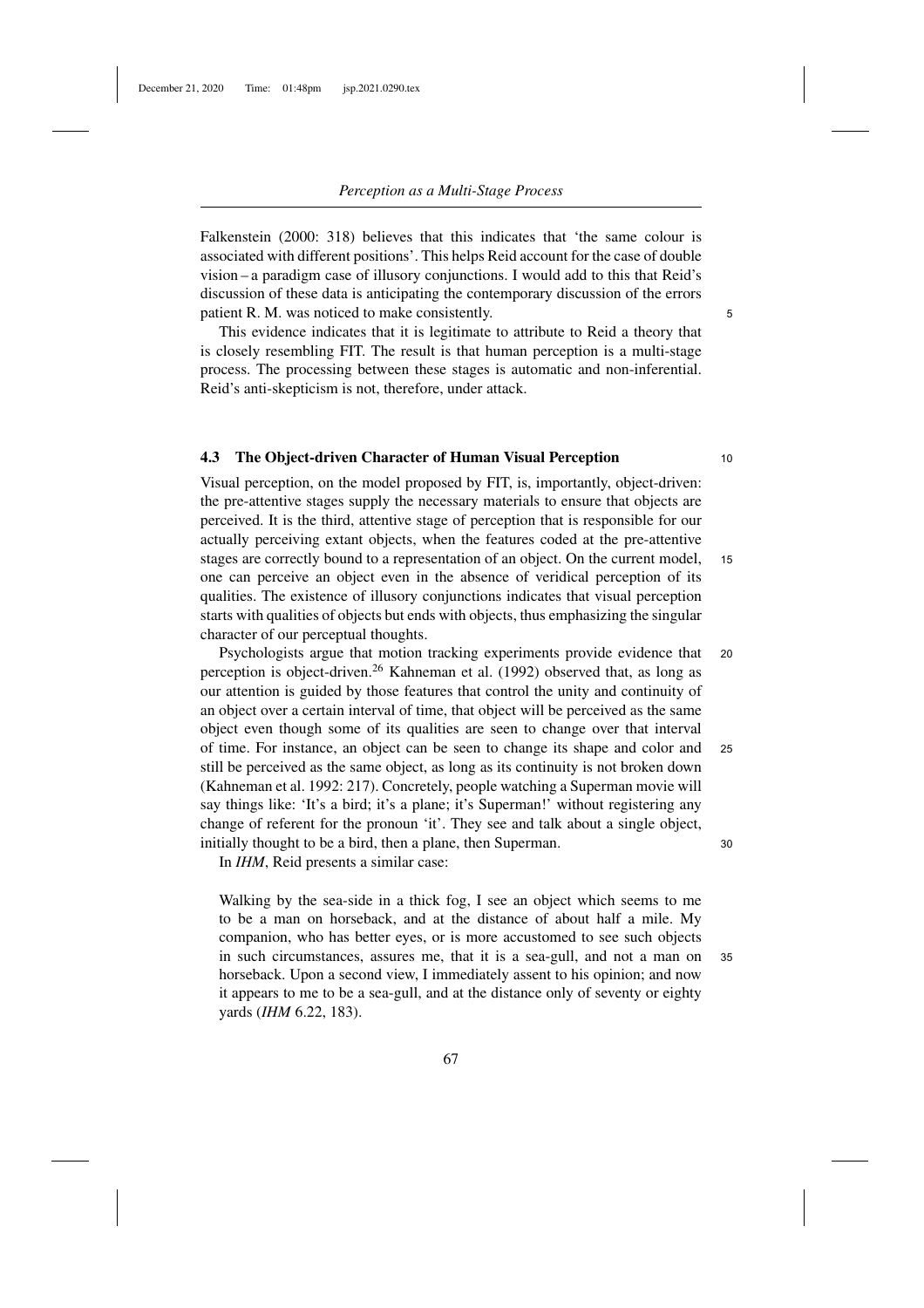The one and only object of perception in Reid's story first appeared to him as a man on horseback, and then as a sea-gull. Despite these different appearances, the pronoun 'it' refers to the same thing throughout, even though there is a considerable conceptual distance between a man on horseback and a seagull. Importantly, Reid thinks that perception supplies these two very different 5 characterizations of the same object, not a faculty involving reasoning:

The mistake made on this occasion, and the correction of it, are both so sudden, that we are at a loss whether to call them by the name of *judgment*, or by that of *simple perception*.

It is not worth while to dispute about names; but it is evident, that my belief, 10 both first and last, was produced rather by signs than by arguments and that the mind proceeded to the conclusion in both cases by habit, and not by ratiocination (*IHM* 6.22, 183–184).

So, according both to Reid and contemporary psychologists, visual perception can work in such a way that, if certain spatiotemporal conditions are met, an object 15 will be perceived as a single object, even when it undergoes some radical apparent changes.

To explain this phenomenon, proponents of FIT argue that our visual system selects the features that are most active in the visual segmentation process and suppresses 'those in other locations to prevent erroneous bindings. The selected <sup>20</sup> features are combined to form an "object token".' (Treisman 1996: 172). This object token, more commonly known as an 'object file', is a representation of an object, where its features, observed at the pre-attentive stage, are coded, stored and updated. To employ an analogy, perception operates like a police investigation: the police open a file where information on the crime is collected <sup>25</sup> and updated. Similarly, perception facilitates the opening of a mental file, where all the perceptual information about a particular object is entered, updated and stored (Treisman 1998: 410).

This, then, is the complete model of visual perception: our visual system selects qualities; this leads to the opening of an object file; some changes and 30 updates can be made to that file, so long as certain spatiotemporal constraints are satisfied. Once the object file is established, perception picks out the object itself, while its qualities remain in the background. On this picture, *de re* perceptions are possible, even though, to speak Reid's language, the perceptual conception of the object, and, hence, the perception itself, is relative to the sensations of the object's <sup>35</sup> qualities.

# 5. conclusion

This paper discussed how to best understand the mechanism of (visual) perception of bodies, given Reid's theory of perception. I started by clarifying what our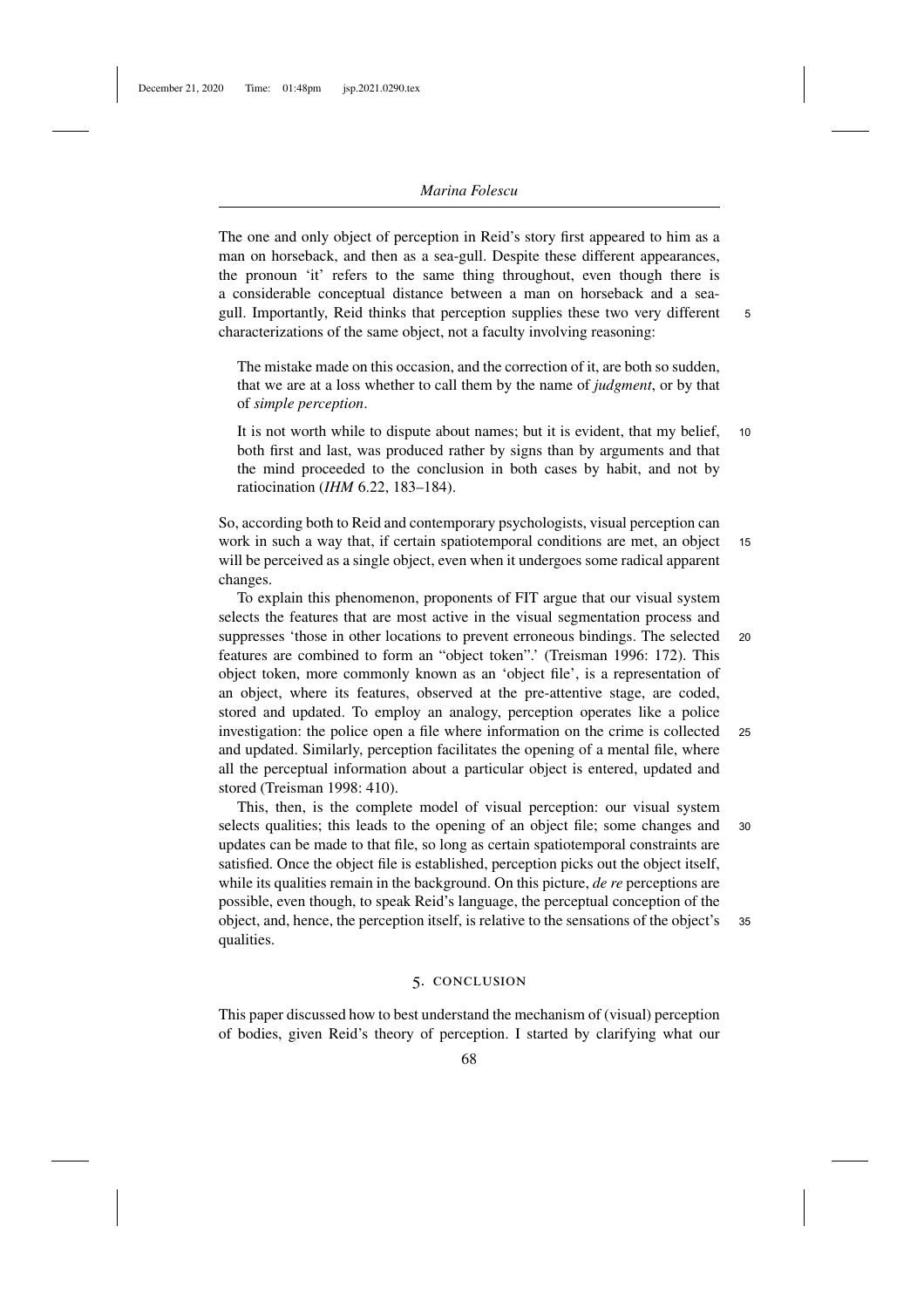notions of objects might be relative to, in Reid's view, keeping in mind his general anti-skeptical stance. It turned out that the notions of bodies we have in perception are relative to the qualities of those bodies, via the sensations we have of those qualities. Consequently, perception of bodies is a multi-stage process: the first stage is dedicated to identifying and selecting qualities of objects, while the 5 following stage(s) are dedicated to perceiving the objects having those qualities.

The last sections discussed a possible way of understanding how visual perception of bodies can be a multi-stage process. According to this model, known as 'the feature integration theory of attention', human visual perception has several stages: (i) a pre-attentive stage, in which features of objects, and 10 certain conjunctions of features, are selected from the visual field, (ii) a stage at which the features are processed and divided into their components, and (iii) an attentive stage, in which the features selected at the first stage, and processed at the second, are bound to a single object.

If the arguments and analyses presented here are correct, Reid's theory 15 of perception is more modern than initially thought, by aligning itself with contemporary research on vision theory and perception.

# **REFERENCES**

Antony, L. (2004) 'A Naturalized Approach to the A Priori', *Philosophical Issues* 14: 1–17. Atherton, M. (1984) "'Suppose I am Pricked with a Pin": Locke, Reid and the Implications 20 of Representationalism', *Pacific Philosophical Quarterly* 65(2): 149–165.

- Beanblossom, R. E. (1975) 'In Defence of Thomas Reid's Use of Suggestion', *Grazer Philosophische Studien* 1: 53–62.
- Ben-Zeev, A. (1986) 'Reid's Direct Approach to Perception', *Studies in History and Philosophy of Science* 17: 99–114. 25
- Bergmann, M. (2008) 'Reidian Externalism', in Vincent Hendricks and Duncan Pritchard (eds), *New Waves in Epistemology*, New York: Palgrave, pp. 52–74.
- Buras, T. (2005) 'The Nature of Sensations in Reid', *History of Philosophy Quarterly* 22(3): 221–238.
- —— (2008) 'Three Grades of Immediate Perception: Thomas Reid's Distinctions', 30 *Philosophy and Phenomenological Research* 76(3): 603–632.

—— (2009) 'The Function of Sensations in Reid', *Journal of the History of Philosophy* 47(3): 329–353.

Chan, L. K. H. and W. G. Hayward (2009) 'Feature Integration Theory Revisited: Dissociating Feature Detection and Attentional Guidance in Visual Search', *Journal* 35 *of Experimental Psychology: Human Perception and Performance* 35(1): 119–132.

Chappell, V. (1989) 'The Theory of Sensations,' in M. Dalgarno and E. Matthews (eds), *The Philosophy of Thomas Reid*, Dordrecht: Kluwer, pp. 49–63.

Copenhaver, R. (2000) 'Thomas Reid's Direct Realism', *Reid Studies* 4(1): 17–34.

—— (2004) 'A Realism for Reid: Mediated but Direct', *British Journal for the History of* 40 *Philosophy* 12(1): 61–74.

—— (2010) 'Thomas Reid on Acquired Perception', *Pacific Philosophical Quarterly* 91(3): 285–312.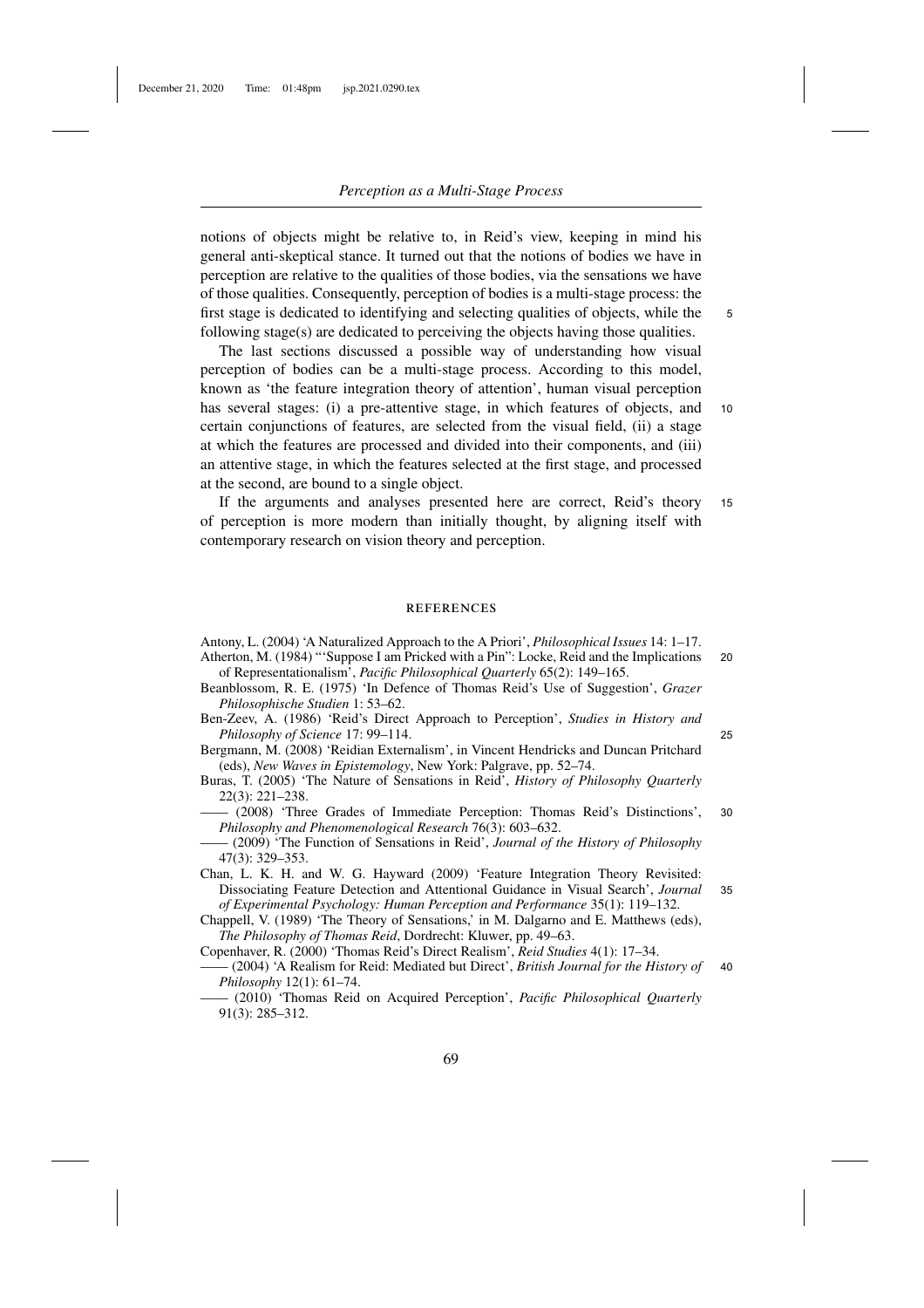Dyson, B. J. and P. T. Quinlan (2003) 'Feature And Conjunction Processing In The Auditory Modality', *Perception and Psychophysics* 65: 254–272.

Kahneman, D., A. Treisman, and B. J. Gibbs (1992) 'The Reviewing of Object Files: Object-specific Integration of Information', *Cognitive Psychology* 24: 175–219.

Keating, L. S. (2019) 'Reid on Conception and Object-Directedness: Moving Beyond the Framework of Intentionality', *Journal of the History of Philosophy* 57(1): 81–105. 30

Lehrer, K. (1989) *Thomas Reid*, New York: Routledge.

Nichols, R. (2007) *Thomas Reid's Theory of Perception*, Oxford: Oxford University Press. 40 Pappas, G. S. (1989) 'Sensation and Perception in Reid', *Noûs* 23(2): 155–167.

Pylyshyn, Z. W. (1989) 'The Role of Location Indexes in Spatial Perception: A Sketch of the FINST Spatial Index Model', *Cognition* 32: 65–97.

Quilty-Dunn, J. (2013) 'Reid on Olfaction and Secondary Qualities', *Frontiers in Psychology* 974(4). 45

Quinlan, P. (2003) 'Visual feature integration theory: Past, present, and future', *Psychological Bulletin* 129(5): 643–673.

Reid, T. [1764] (1997) *An Inquiry into the Human Mind on the Principles of Common Sense*, ed. D. R. Brookes, Edinburgh: University Press.

—— [1785] (2002) *Essays on the Intellectual Powers of Man*, eds D. R. Brookes and K. 50 Haakonssen, Edinburgh: University Press.

<sup>—— (2016) &#</sup>x27;Additional Perceptive Powers: Comments on Van Cleve's Problems from Reid', *Philosophy and Phenomenological Research* 93(1): 218–224.

de Bary, P. (2002) 'Thomas Reid And Scepticism: His Reliabilist Response', New York: Routledge.

Duggan, T. (1960) 'Thomas Reid's Theory of Sensation', *Philosophical Review* 69: 5 90–100.

Duncan, J., and G. W. Humphreys (1989) 'Visual Search and Stimulus Similarity', *Psychological Review* 96: 433–458.

<sup>- (1992) &#</sup>x27;Beyond The Search Surface: Visual Search and Attentional Engagement', *Journal of Experimental Psychology: Human Perception and Performance* 18: 10 578–588.

Falkenstein, L. (2000) 'Reid's Account of Localization', *Philosophy and Phenomenological Research* 61: 305–328. 15

Falkenstein, L. and G. Grandi (2003) 'The Role Of Material Impressions In Reid's Theory Of Vision: A Critique Of Gideon Yaffe's 'Reid On The Perception Of Visible Figure', *Journal of Scottish Philosophy* 1(2): 117–133.

Folescu, M. (2015) 'Perceiving Bodies Immediately: Thomas Reid's Insight', *History of Philosophy Quarterly* 32(1): 19–36. 20

Ganson, T. (2008) 'Reid's Rejection of Intentionalism', *Oxford Studies in Early Modern Philosophy* 4: 245–263.

Green, M. (1992) 'Visual Search: Detection, Identification and Localization', *Perception* 21: 765–777.

Immerwahr, J. (1978) 'The Development of Reid's Realism', *The Monist* 61(2): 25 245–256.

Koivisto, M., and J. Silvanto (2012) 'Visual Feature Binding: The Critical Time Window Of V1/V2 And Parietal Activity', *Neuroimage* 59: 1608–1614.

Lehrer, K. and J. C. Smith (1985) 'Reid on Testimony and Perception', in D. Copp, and J. J. MacIntosh (eds), 'New Essays in Philosophy of Mind. Series II', *Canadian Journal* 35 *of Philosophy*, vol. suppl. 11: 21–38.

Murray, M. M. and C. S. Herrmann (2013) 'Illusory Contours: A Window Onto The Neurophysiology Of Constructing Perception', *Trends in Cognitive Sciences* 17(9): 471–481.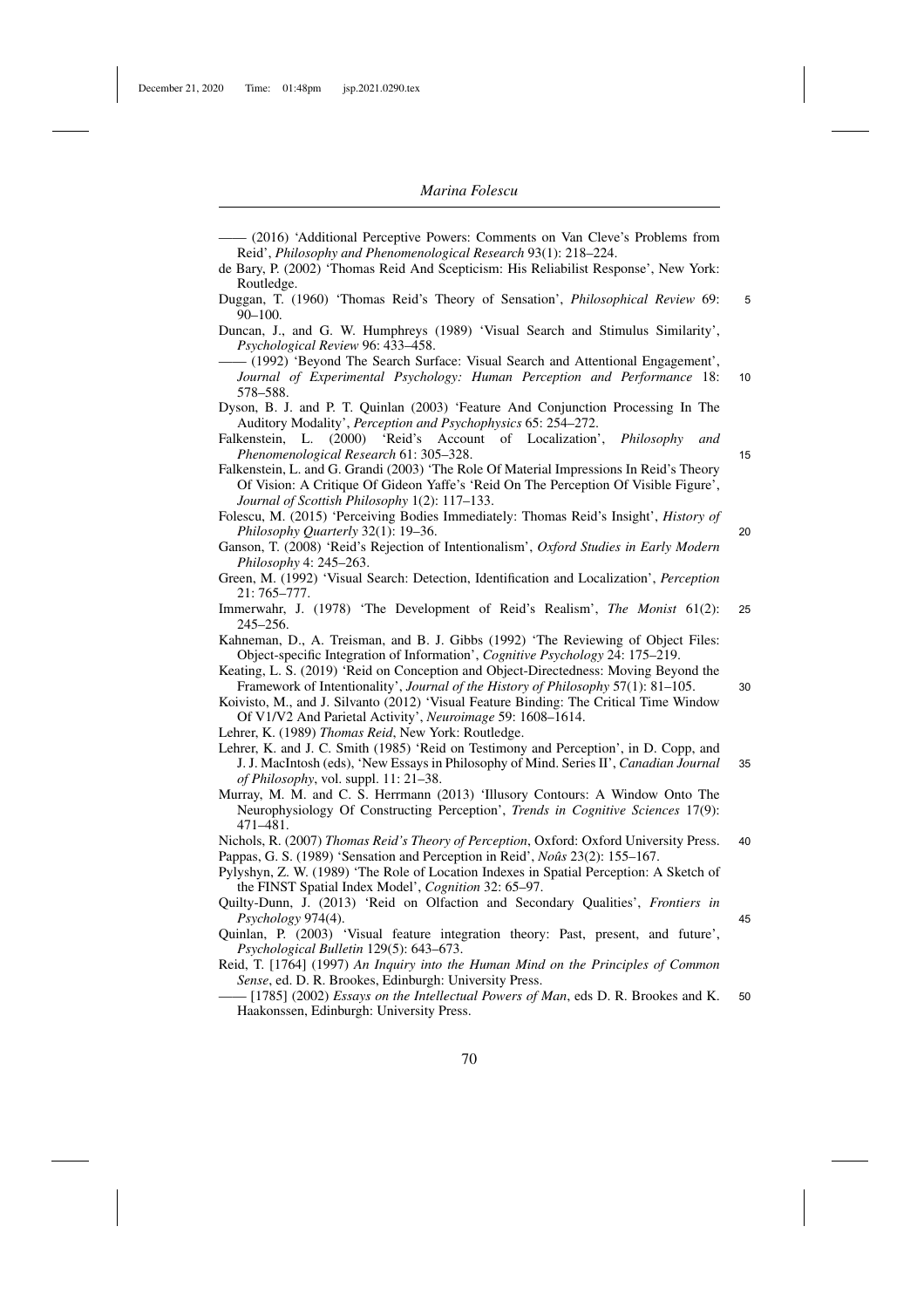| Sagi, D. and B. Julesz (1985) "'Where" and "What" In Vision', Science 228(4704):<br>1217-1219.                                                                                                                                                                |    |
|---------------------------------------------------------------------------------------------------------------------------------------------------------------------------------------------------------------------------------------------------------------|----|
| Schoenfeld, M. A., J. M. Hopf, C. Merkel, H. J. Heinze, and S. A. Hillyard (2014) 'Object-<br>Based Attention Involves The Sequential Activation Of Feature-Specific Corticle<br>Modules', Nature Neuroscience 17(4): 619–626.                                | 5  |
| Scholl, B. J. (2001) 'Objects and attention: The State of the Art', <i>Cognition</i> 80: 1–46.<br>Shrock, C. A. (2017) Thomas Reid and the Problem of Secondary Qualities, Edinburgh:                                                                         |    |
| Edinburgh University Press.<br>Thorpe, L. (2015) 'Seeing White And Wrong: Reid On The Role Of Sensations In                                                                                                                                                   |    |
| Perception, With A Focus On Colour Perception', in R. Copenhaver and T. Buras (eds),<br>Thomas Reid on Mind, Knowledge, and Value: Essays in Honor of Reid's Tercentenary,<br>Oxford: Oxford University Press, pp. 100–123.                                   | 10 |
| Treisman, A. (1988) 'Features and Objects: The Fourteenth Bartlett Memorial Lecture',<br>The Quarterly Journal of Experimental Psychology 40(2): 201-237.                                                                                                     |    |
| 'Search,<br>Similarity<br>and<br>Integration<br>of<br>features<br>(1991)<br>between<br>and within dimensions', Journal of Experimental Psychology: Human Perception and                                                                                       | 15 |
| Performancerception and Performance 17: 652–676.<br>- (1992) 'Spreading Suppression Of Feature Integration? A Reply To Duncan and                                                                                                                             |    |
| Humphreys (1992)', Journal of Experimental Psychology: Human Perception and<br>Performance 18: 589-593.                                                                                                                                                       | 20 |
| $-$ (1996) 'The Binding Problem', Current Opinion in Neurobiology 6: 171–178.<br>- (1998) 'Features and Objects in Visual Processing', in G. Mather, F. Verstraten, and<br>S. Anstis (eds), The Motion Aftereffect, Cambridge, Mass.: MIT Press, pp. 399-413. |    |
| - (1999a) 'Feature Binding, Attention and Object Perception', in J. G. W. Humphreys<br>(ed.), Attention, Space and Action, Oxford: Oxford University Press, pp. 91-111.<br>- (1999b) 'Solutions to the Binding Problem: Progress Through Controversy and      | 25 |
| Convergence', Neuron 24: 105-110.<br>Treisman, A., and G. Gelade (1980) 'A Feature-Integration Theory of Attention', Cognitive<br><i>Psychology</i> 12: $97-136$ .                                                                                            |    |
| Treisman, A., and H. Schmidt (1982) 'Illusory Conjunctions in the Perception of Objects',<br>Cognitive Psychology 14: 107-141.                                                                                                                                | 30 |
| Treisman, A., M. Skyes, and G. Gelade (1977) 'Selective Attention and Stimulus<br>Integration', in S. Dornic (ed.), Attention and Performance VI, Hillsdale, NJ: Lawrence<br>Erlbaum, pp. 333–361.                                                            |    |
| Van Cleve, J. (2004) 'Reid's Theory of Perception', in T. Cuneo and R. Van Woudenberg<br>(eds), The Cambridge Companion to Reid, Cambridge: Cambridge University Press,<br>pp. 101–133.                                                                       | 35 |
| - (2015a) 'Four Questions About Acquired Perception', in R. Copenhaver and T. Buras<br>(eds), Mind, Knowledge, and Value: Essays in Honor of Reid's Tercentenary, Oxford:<br>Oxford University Press, pp. 75–99.                                              | 40 |
| (2015b) Problems from Reid, Oxford: Oxford University Press.                                                                                                                                                                                                  |    |
| Van Woudenberg, R. (2013) 'Thomas Reid between Externalism and Internalism', <i>Journal</i><br>of the History of Philosophy 51(1): 75–92.                                                                                                                     |    |
| Wolfe, J. M. (2003) 'Moving Towards Solutions to Some Enduring Controversies in Visual<br>Search', Trends in Cognitive Sciences 7(2): 70–76.<br>Wolterstorff, N. (2000) 'Thomas Reid's Account of the Objectivated Character of                               | 45 |
| Perception', <i>Reid Studies</i> 4(1): 3–16.<br>Yaffe, G. (2003a) 'The Office of an Introspectible Sensation: A Reply to Falkenstein and                                                                                                                      |    |
| Grandi', Journal of Scottish Philosophy 1(2): 135-140.<br>(2003b) 'Reid on the Perception of Visible Figure', Journal of Scottish Philosophy<br>$1(2): 103 - 115.$                                                                                            | 50 |
|                                                                                                                                                                                                                                                               |    |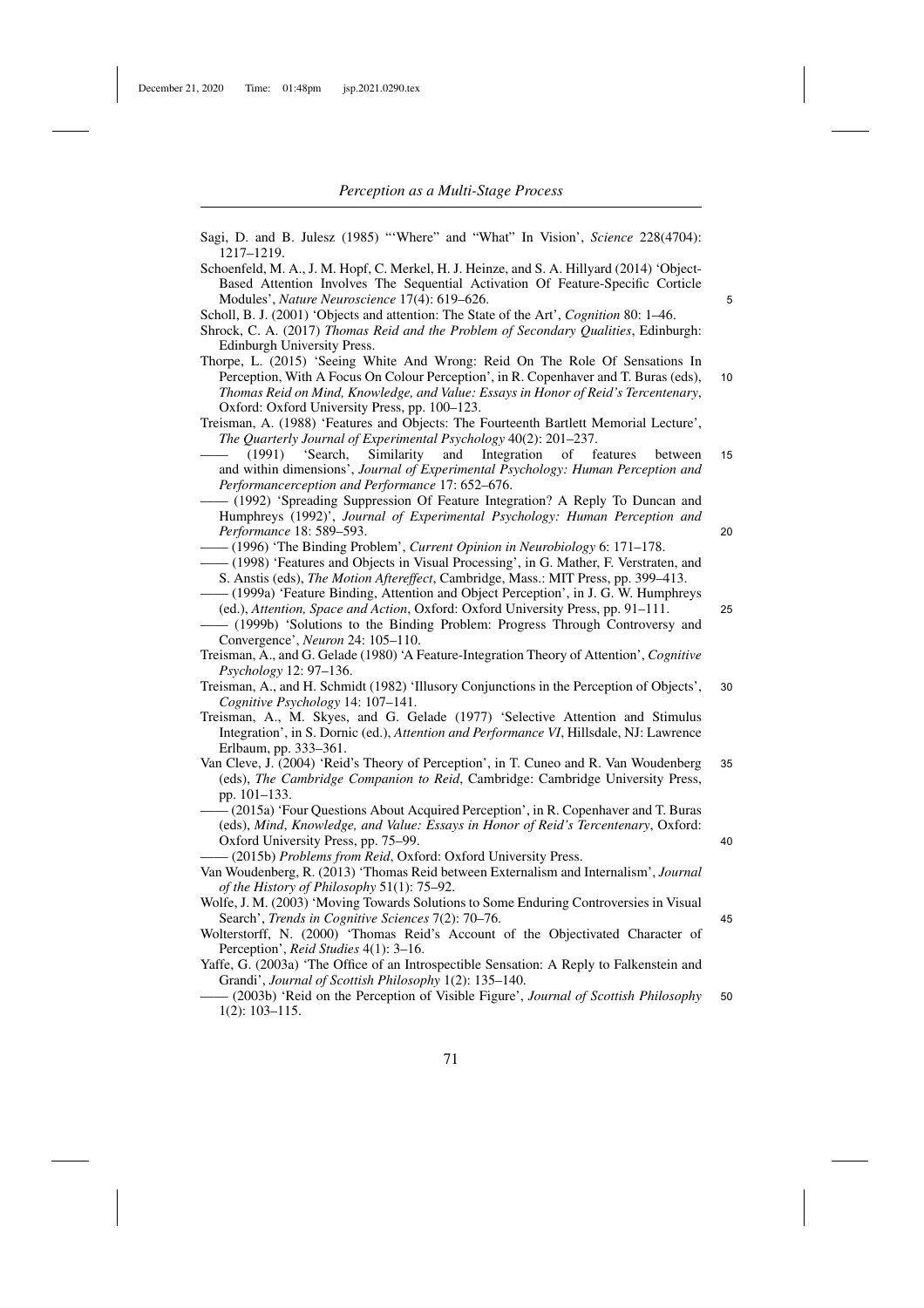Zmigrod, S. and B. Hommel (2009) 'Auditory Event Files: Integrating Auditory Perception And Action Planning', *Attention, Perception, and Psychophysics* 71: 352–362.

(2013) 'Feature Integration Across Multimodal Perception And Action: A Review', *Multisensory Research* 26: 143–157.

# notes <sup>5</sup>

- <sup>1</sup> The literature on Reid's theory of perception is extensive, addressing and solving several key issues. However, there are not many accounts that explain how exactly we perceive all of the following: primary qualities, secondary qualities, and bodies. Some authors, for example, Buras (2009), Nichols (2007), and Lehrer and Smith (1985), argue that only primary qualities can be originally perceived, while secondary qualities are, at 10 most, objects of acquired perception. Others, like Falkenstein (2000), note that such an interpretation is incorrect, since only the perception of the location of secondary qualities is acquired. In the same vein, Van Cleve (2015a; 2015b) argues that at least some secondary qualities can be originally perceived. Still others assume that bodies can be objects of original perception without explaining how exactly this comes about, 15 for example, Copenhaver (2004) and Folescu (2015).
- <sup>2</sup> Although independent, the psychology of perception is not orthogonal to epistemology, since certain psychological theories make skepticism harder to avoid, according to Reid. For a comprehensive discussion of Reid's anti-skepticism, see Lehrer (1989), de Bary (2002), and Van Woudenberg (2013). 20
- <sup>3</sup> Proponents of 'the standard interpretation' are: Lehrer and Smith (1985), Nichols (2007), Buras (2009), Copenhaver (2010), and Van Cleve (2015b). For an interesting departure from this view, according to which all secondary qualities are, indeed, objects of original perception, see Shrock (2017).
- <sup>4</sup> Several key passages support this reading: *IHM* 6.20, 167-168; *EIP* II.14, 172 and 25 II.19, 217. *IHM* = Thomas Reid, *An Inquiry into the Human Mind on the Principles*
- <sup>5</sup> My choice of FIT, rather than a competing theory of visual perception, is determined by several reasons. Although it is true that FIT has been contested in the literature, this is par for the course in the sciences: usually, the data are open to interpretation and, 30 in this case, as Treisman (1992) points out, FIT's dissenters have not really proposed better alternatives for explaining all data. For the purposes of this paper, FIT provides an account that does justice to a system like Reid's, without forcing it to adjust to its findings. It acknowledges the metaphysical asymmetry between objects and their qualities. Other theories might do this too; it is important, however, to acknowledge 35 that FIT is able to preserve this essential feature of the Reidian system. Furthermore, FIT's explanatory power is wide-ranging: as Zmigrod and Hommel (2013: 153) point out, the same process that leads to the formation of object files seems to be employed for the formation, updating, and retrieval of event files (for example, auditory event files: Zmigrod and Hommel (2009)). FIT, thus, shows promise in explaining complex 40 mental phenomena, beyond vision, such as the integration of multimodal features, across perception and action. Finally, support for FIT comes from different (related) disciplines: experimental psychology (Kahneman et al. (1992)) and neuroscience (Koivisto and Silvanto 2012; Murray and Herrmann 2013).
- <sup>6</sup> Notably, neither Reid nor FIT is interested in providing an explanation of why the 45 phenomena discussed arise in the particular way they do. Their goal is to describe them as completely as possible. Doing so, Reid believes, will answer important skeptical challenges.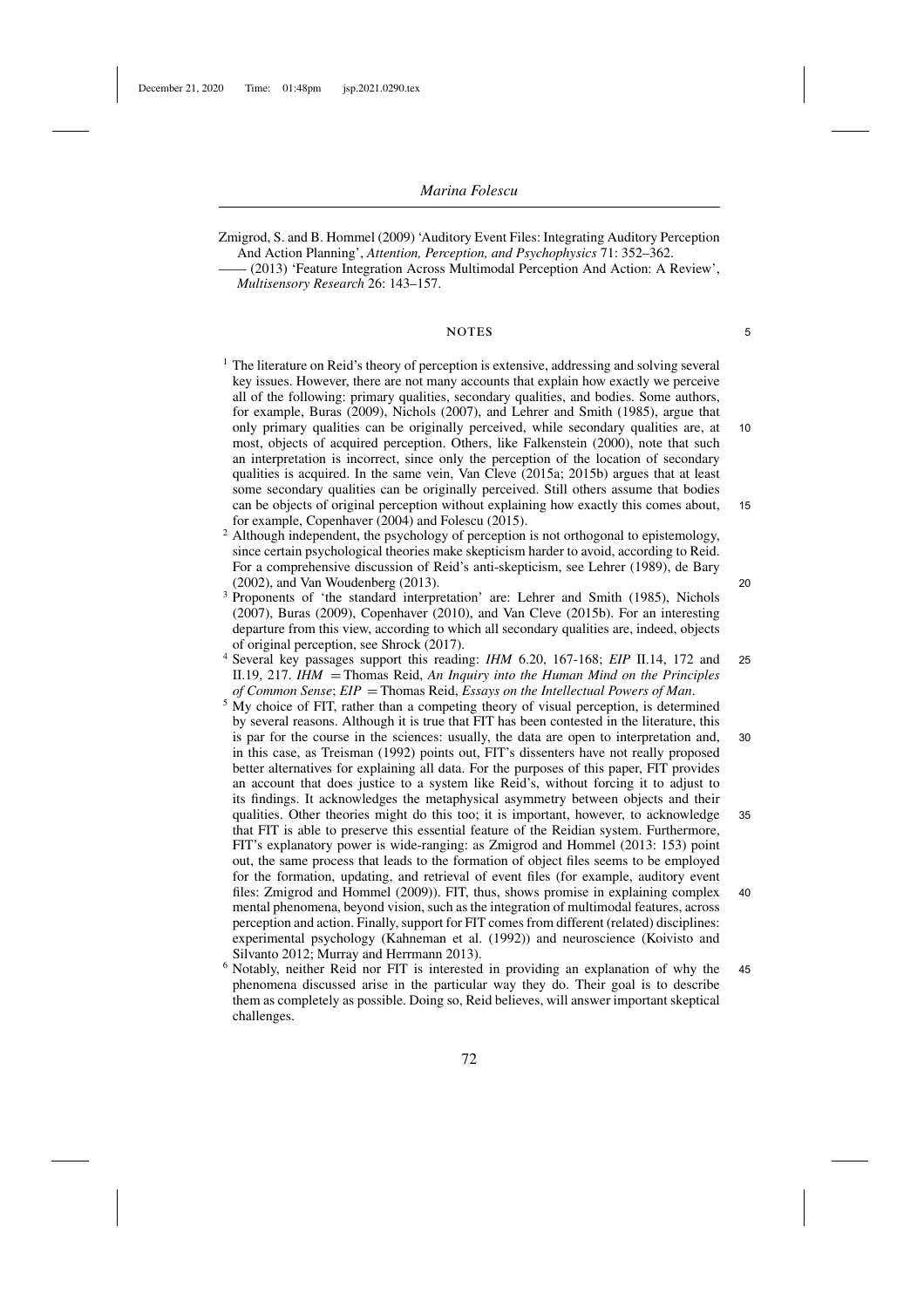$7$  Antony (2004: 12–15) explains why these desiderata must be met for a reliabilist theory of justification. Some readers might not necessarily agree with this reliabilist reading of Reid, proposed, primarily by de Bary (2002). It is possible, indeed, for justification to be relegated to the proper functioning of perceptual faculties or even to the psychological irresistibility of mental operations instead (see, for instance, the details of Reidian 5 externalism discussed in Bergmann (2008)). I am siding with de Bary's interpretation in this paper. I thank an anonymous referee for this journal for bringing this issue to my attention.

<sup>8</sup> The notion of 'immediacy' in Reid's work is fully explicated in Pappas (1989), Buras (2008), and Van Cleve (2015b). Throughout this paper, I will work mostly with 10 immediacy in the psychological sense, characterized by feature (ii) in the main text (see also, the characterization offered by Van Cleve (2015b: 13)).

- <sup>10</sup> The existence of these stages has not been identified before, even though commentators 15 have noted that Reidian perception involves a causal chain. This paper adds to the findings regarding this issue, found in: Duggan (1960), Beanblossom (1975), Atherton (1984), Ben-Zeev (1986), Chappell (1989), Pappas (1989), Copenhaver (2000), Van Cleve (2004) and Buras (2009).
- <sup>11</sup> Other authors have noticed that, in the secondary literature, secondary qualities get the 20 short end of the bargain. Thorpe (2015), for instance, argues, correctly in my view, that this is due to a misplaced emphasis on Reid's claim that secondary qualities engender only relative notions in their perceivers. Thorpe's reading, however, does not account for the fact that both secondary qualities and bodies are 'literally perceived', according to Reid. This, I believe, requires further discussion. 25
- $12$  This observation is related to one made in Quilty-Dunn (2013) about secondary qualities: 'Reidian acquired perception enables genuine olfactory perceptual acquaintance with odors despite the dependence of the semantic properties of the relevant representations on causal relations to sensations.' Quilty-Dunn offers this as a solution that explains how a secondary quality – odor – can be perceived. That solution is not supposed to cover the 30 case of perception of bodie,s and it is unclear to me that that particular explanation can be easily generalized.
- <sup>13</sup> Almost everyone interested in Reid's theory of perception recognizes the special role played by sensations in the chain of perception. Several authors, such as Immerwahr (1978), Pappas (1989), and Wolterstorff (2000), have raised the worry that Reid's appeal 35 to sensations makes him a representative of indirect realism, something that Reid would have opposed, given his over-arching anti-skeptical concerns. Copenhaver (2004) offers compelling reasons to dispel this worry.
- <sup>14</sup> A word of clarification: Reid didn't distinguish between personal and sub-personal systems; I will use this distinction, however, for precision's stake. 40
- <sup>15</sup> Van Cleve (2015b: 154) points out that Reid's text is genuinely inconsistent concerning the perception of bodies: sometimes he writes that we perceive bodies: *IHM* 6.20, 167–168; *EIP* II.14, 172; *EIP* II.19, 217. Other times, he writes that we do not: *EIP* I.2, 43; *EIP* II.17–18.
- <sup>16</sup> According to Yaffe (2003b), even our perception of visible figure is based on a sensation 45 of a quality, albeit the quality in question is not visible figure, but color. This is the only case in which the sensation of a quality suggests the conception and belief of the existence of a different quality, according to Reid (*IHM* 6.8, 99). This is a controversial interpretative point. Falkenstein and Grandi (2003) argue for the opposite view: the perception of visible figure requires no sensation. For my part, I side with the arguments 50

<sup>9</sup> See Van Cleve (2015a) for a detailed explanation why Reidian original perception has these two features.